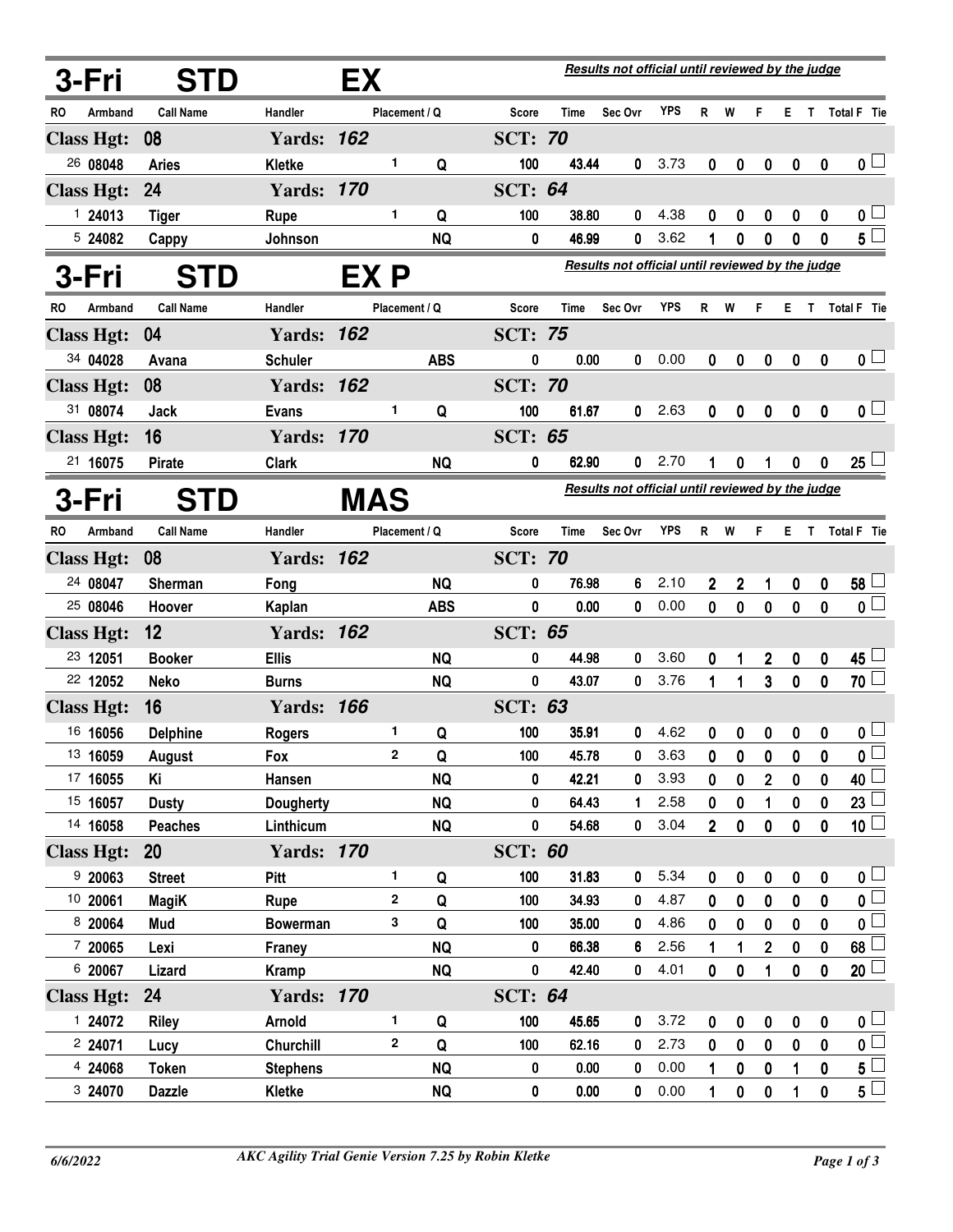|    | 3-Fri             | <b>STD</b>       |                   | Results not official until reviewed by the judge<br><b>MASP</b> |              |               |                |                                                  |                                                  |            |                |                |             |                  |                  |                         |
|----|-------------------|------------------|-------------------|-----------------------------------------------------------------|--------------|---------------|----------------|--------------------------------------------------|--------------------------------------------------|------------|----------------|----------------|-------------|------------------|------------------|-------------------------|
| RO | Armband           | <b>Call Name</b> | Handler           |                                                                 |              | Placement / Q | <b>Score</b>   | Time                                             | Sec Ovr                                          | <b>YPS</b> | R.             | W              | F.          | E.               |                  | T Total F Tie           |
|    | <b>Class Hgt:</b> | 04               | <b>Yards: 162</b> |                                                                 |              |               | <b>SCT: 75</b> |                                                  |                                                  |            |                |                |             |                  |                  |                         |
|    | 33 04029          | <b>Bunny</b>     | Fong              |                                                                 | 1.           | Q             | 100            | 61.53                                            | 0                                                | 2.63       | 0              | 0              | 0           | $\bf{0}$         | $\boldsymbol{0}$ | $\mathbf{0}$ $\Box$     |
|    | 32 04030          | Whimsy           | Kletke            |                                                                 |              | <b>ABS</b>    | 0              | 0.00                                             | 0                                                | 0.00       | 0              | $\bf{0}$       | $\mathbf 0$ | $\mathbf 0$      | 0                | $\overline{\mathbf{0}}$ |
|    | <b>Class Hgt:</b> | 08               | <b>Yards: 162</b> |                                                                 |              |               | <b>SCT: 70</b> |                                                  |                                                  |            |                |                |             |                  |                  |                         |
|    | 27 08034          | <b>Ebbie</b>     | <b>Sick</b>       |                                                                 | 1            | Q             | 100            | 51.61                                            | 0                                                | 3.14       | 0              | 0              | 0           | $\boldsymbol{0}$ | $\boldsymbol{0}$ | $\mathbf{0}$ $\Box$     |
|    | 29 08032          | lan              | Hostetler         |                                                                 | $\mathbf{2}$ | Q             | 100            | 54.52                                            | 0                                                | 2.97       | 0              | 0              | 0           | $\bf{0}$         | 0                | $\overline{\mathbf{0}}$ |
|    | 30 08031          | <b>Cruiser</b>   | Larson            |                                                                 | 3            | Q             | 100            | 60.13                                            | 0                                                | 2.69       | 0              | 0              | 0           | 0                | 0                | $\overline{\mathbf{0}}$ |
|    | 28 08033          | <b>Chuckles</b>  | Johnson           |                                                                 |              | <b>ABS</b>    | 0              | 0.00                                             | 0                                                | 0.00       | 0              | 0              | 0           | $\mathbf 0$      | $\mathbf{0}$     | $\overline{\mathbf{0}}$ |
|    | <b>Class Hgt:</b> | 16               | <b>Yards: 170</b> |                                                                 |              |               | SCT:           | 65                                               |                                                  |            |                |                |             |                  |                  |                         |
|    | 19 16039          | <b>Sunry</b>     | <b>Elzey</b>      |                                                                 | 1            | Q             | 100            | 45.38                                            | 0                                                | 3.75       | 0              | 0              | 0           | 0                | 0                | 0 <sub>1</sub>          |
|    | 20 16038          | <b>Mynx</b>      | <b>Kletke</b>     |                                                                 |              | <b>NQ</b>     | 0              | 39.04                                            | 0                                                | 4.35       | $\mathbf{0}$   | 0              | 1           | $\mathbf 0$      | $\mathbf 0$      | $20$ $\Box$             |
|    | 18 16041          | Juno             | Hoch              |                                                                 |              | <b>NQ</b>     | 0              | 68.25                                            | 3                                                | 2.49       | $\overline{2}$ | 1              | 1           | 0                | 0                | $44 \Box$               |
|    | <b>Class Hgt:</b> | 20               | <b>Yards: 170</b> |                                                                 |              |               | <b>SCT: 69</b> |                                                  |                                                  |            |                |                |             |                  |                  |                         |
|    | 12 20044          | <b>Maple</b>     | <b>Bennett</b>    |                                                                 |              | <b>NQ</b>     | 0              | 70.00                                            | 1                                                | 2.43       |                | 0              | 0           | 0                | 0                | 8 <sup>L</sup>          |
|    | 11 20045          | <b>Blysse</b>    | <b>Stephens</b>   |                                                                 |              | <b>NQ</b>     | 0              | 45.43                                            | 0                                                | 3.74       | 0              | 0              | 1           | 0                |                  | $25\perp$               |
|    | 3-Fri             | <b>STD</b>       |                   | NOV A                                                           |              |               |                |                                                  | Results not official until reviewed by the judge |            |                |                |             |                  |                  |                         |
| RO | Armband           | <b>Call Name</b> | Handler           |                                                                 |              | Placement / Q | Score          | <b>Time</b>                                      | Sec Ovr                                          | <b>YPS</b> | R              | W              | F           | E.               | T                | Total F Tie             |
|    | <b>Class Hgt:</b> | <b>20</b>        | <b>Yards: 143</b> |                                                                 |              |               | <b>SCT: 69</b> |                                                  |                                                  |            |                |                |             |                  |                  |                         |
|    | 1 20026           | Rona             | Seabourne         |                                                                 | 1            | Q             | 95             | 59.43                                            | 0                                                | 2.41       | 0              | 0              | 0           | $\bf{0}$         | 1                | $5^{\perp}$             |
|    | 3-Fri             | <b>STD</b>       |                   | <b>NOV</b>                                                      |              | Β             |                | Results not official until reviewed by the judge |                                                  |            |                |                |             |                  |                  |                         |
| RO | Armband           | <b>Call Name</b> | Handler           |                                                                 |              | Placement / Q | Score          | Time                                             | Sec Ovr                                          | <b>YPS</b> | R W            |                | F.          | Е.               | L                | Total F Tie             |
|    | <b>Class Hgt:</b> | 16               | <b>Yards: 142</b> |                                                                 |              |               | <b>SCT: 71</b> |                                                  |                                                  |            |                |                |             |                  |                  |                         |
|    | 4 16012           | <b>Ellie</b>     | Dougherty         |                                                                 |              | <b>NQ</b>     | 0              | 0.00                                             | 0                                                | 0.00       |                | 0              | 0           |                  | 0                | $5 -$                   |
|    | 3-Fri             | <b>STD</b>       |                   | <b>NOV P</b>                                                    |              |               |                |                                                  | Results not official until reviewed by the judge |            |                |                |             |                  |                  |                         |
| RO | Armband           | <b>Call Name</b> | Handler           |                                                                 |              | Placement / Q | Score          | <b>Time</b>                                      | Sec Ovr                                          | <b>YPS</b> | R W            |                | F.          |                  |                  | E T Total F Tie         |
|    | <b>Class Hgt:</b> | 16               | <b>Yards: 143</b> |                                                                 |              |               | <b>SCT: 74</b> |                                                  |                                                  |            |                |                |             |                  |                  |                         |
|    | 5,16016           | Rocco            | Giuntoli          |                                                                 | 1            | Q             | 92             | 77.18                                            | 3                                                | 1.85       | 0              | 1              | 0           | 0                | 0                | $8+$                    |
|    | 15 16015          | Abby             | <b>Sisson</b>     |                                                                 |              | <b>NQ</b>     | 0              | 63.02                                            | 0                                                | 2.27       | 1              | $\overline{2}$ | 1           | $\pmb{0}$        | $\mathbf 0$      | $35\perp$               |
|    | <b>Class Hgt:</b> | <b>20</b>        | <b>Yards: 143</b> |                                                                 |              |               | <b>SCT: 75</b> |                                                  |                                                  |            |                |                |             |                  |                  |                         |
|    | 220017            | <b>Bensen</b>    | Woodruff          |                                                                 | 1            | Q             | 95             | 59.39                                            | 0                                                | 2.41       |                | 0              | 0           | 0                | 0                | $5^{\perp}$             |
|    | 3 20003           | <b>Reilly</b>    | Freed             |                                                                 | 2            | Q             | 90             | 69.15                                            | 0                                                | 2.07       | 1              | 1              | 0           | $\pmb{0}$        | $\mathbf 0$      | $10\square$             |
|    | 3-Fri             | <b>STD</b>       |                   | <b>OPEN</b>                                                     |              |               |                |                                                  | Results not official until reviewed by the judge |            |                |                |             |                  |                  |                         |
| RO | Armband           | <b>Call Name</b> | Handler           |                                                                 |              | Placement / Q | Score          | <b>Time</b>                                      | Sec Ovr                                          | <b>YPS</b> | R              | W              | F.          | E.               | $\mathbf{T}$     | Total F Tie             |
|    | <b>Class Hgt:</b> | 08               | <b>Yards: 157</b> |                                                                 |              |               | <b>SCT: 75</b> |                                                  |                                                  |            |                |                |             |                  |                  |                         |
|    | 10 08006          | <b>Tyger</b>     | <b>Rogers</b>     |                                                                 |              | <b>NQ</b>     | 0              | 57.79                                            | 0                                                | 2.72       | $\mathbf 2$    | 0              | 0           | 0                | 0                | 10 <sup>1</sup>         |
|    | 9 08007           | Kodak            | <b>Mork</b>       |                                                                 |              | <b>NQ</b>     | 0              | 91.42                                            | 16                                               | 1.72       | 1              | 0              | 1           | $\pmb{0}$        | 0                | $57 \Box$               |
|    | <b>Class Hgt:</b> | 16               | <b>Yards: 160</b> |                                                                 |              |               | <b>SCT: 69</b> |                                                  |                                                  |            |                |                |             |                  |                  |                         |